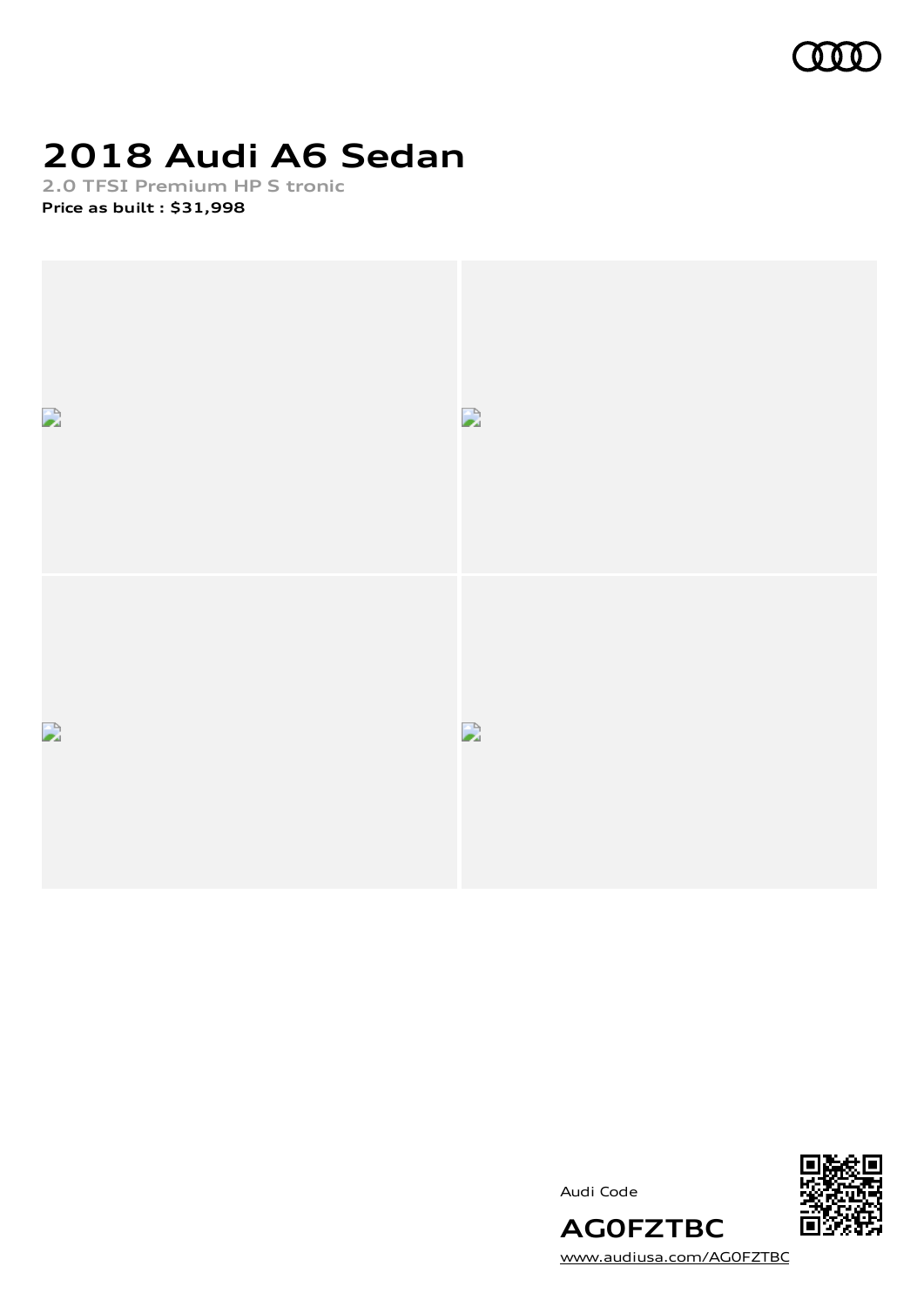## **Summary**

**Audi 2018 Audi A6 Sedan** 2.0 TFSI Premium HP S tronic

**Price as buil[t](#page-11-0)** \$31,998

### **Exterior colour**

Mythos Black metallic

### $\overline{\phantom{a}}$

#### **Further Information**

|                 | N٥           |
|-----------------|--------------|
| Mileage         | 33,505 miles |
| Type of vehicle | Used car     |

**Warranty**

#### **Interior colour**

| Seats     | Black        |
|-----------|--------------|
| Dashboard | Black        |
| Carpet    | Black        |
| Headliner | Lunar Silver |

### **Technical Specifications**

| Engine type                  | Four-cylinder                                 |
|------------------------------|-----------------------------------------------|
| stroke                       | Displacement/Bore and 1,984/82.5 x 92.8 cc/mm |
| Torque                       | 273 @ 1,600 - 4,500 lb-ft@rpm                 |
| Top track speed              | 130 mph mph $1$                               |
| Acceleration (0 - 60<br>mph) | 6.7 seconds seconds                           |
| Recommended fuel             | Premium                                       |

**Audi Code** AG0FZTBC

**Your configuration on www.audiusa.com** [www.audiusa.com/AG0FZTBC](https://www.audiusa.com/AG0FZTBC)

**Commission number** b928e7930a0e09b12794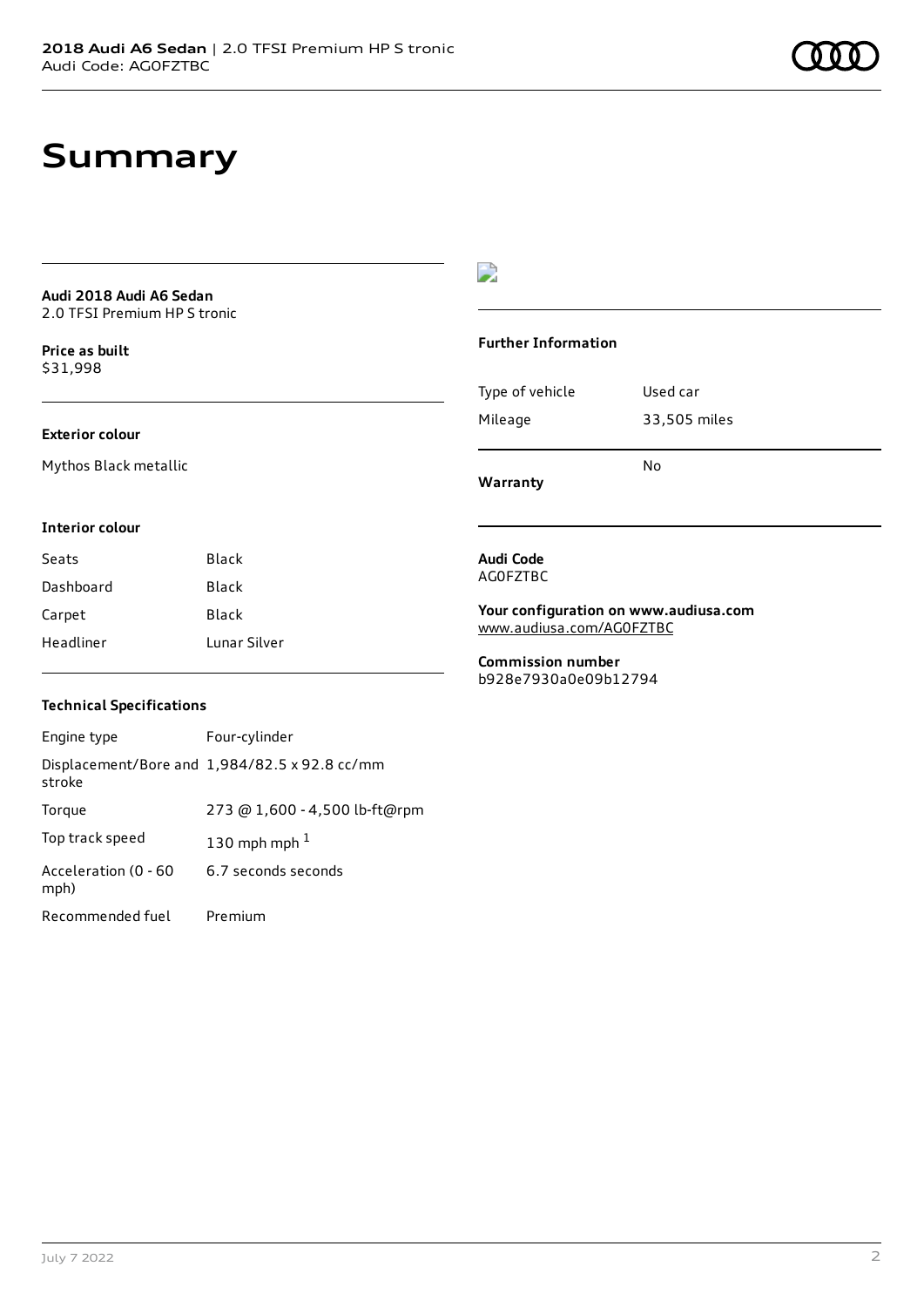# **Equipment**

Mythos Black metallic

20" Black optic package

Sport Edition package

Power-adjustable, auto-dimming, power-folding, heated exterior side mirrors with memory

Sport suspension system

20" 255/35 summer tires

Black Optic exterior package

20" 5-arm-star design Black wheels

Black cloth headliner

Piano Black inlays













**(1/2)**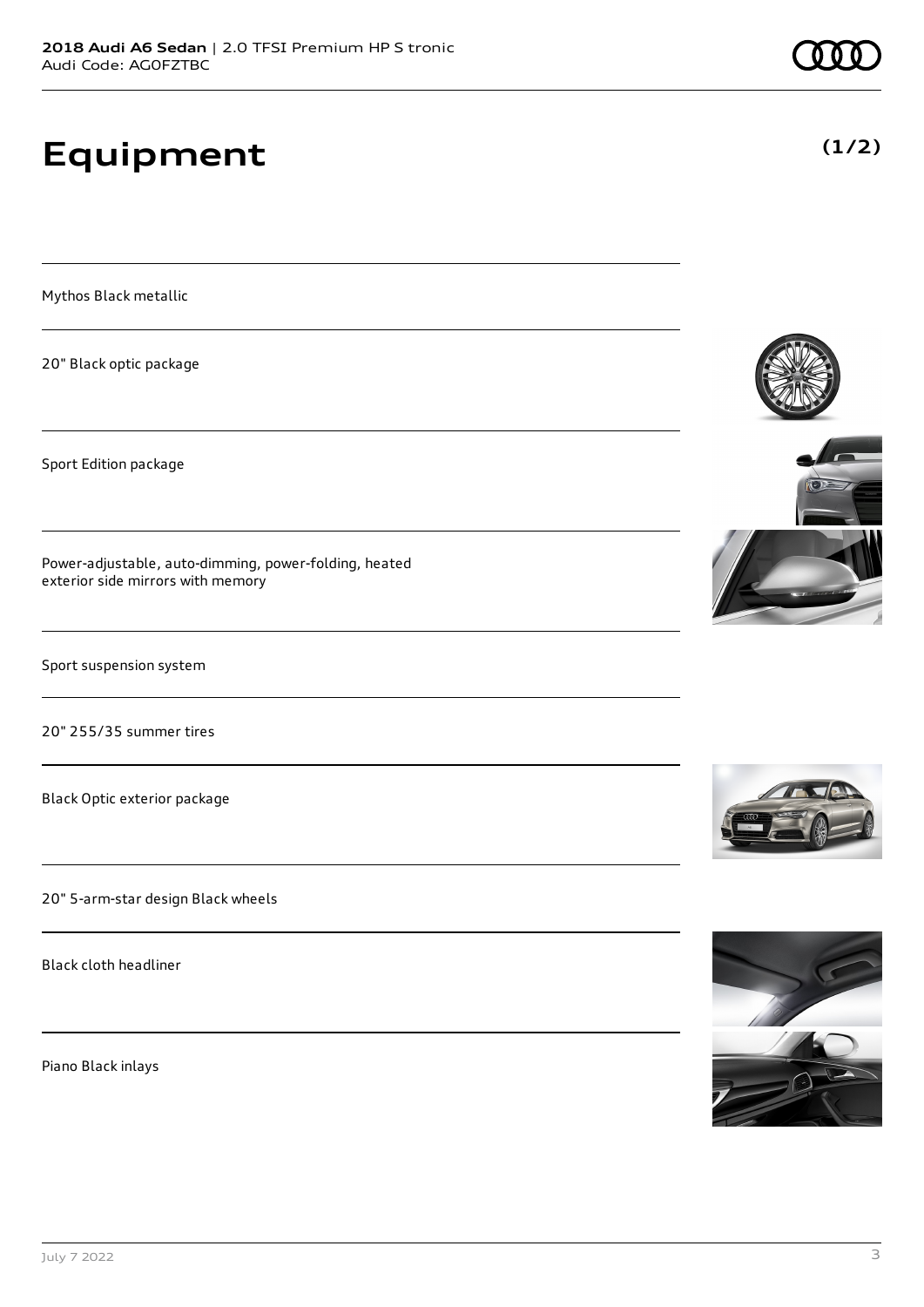# **Equipment**

Audi pre sense® rear

Audi side assist



**(2/2)**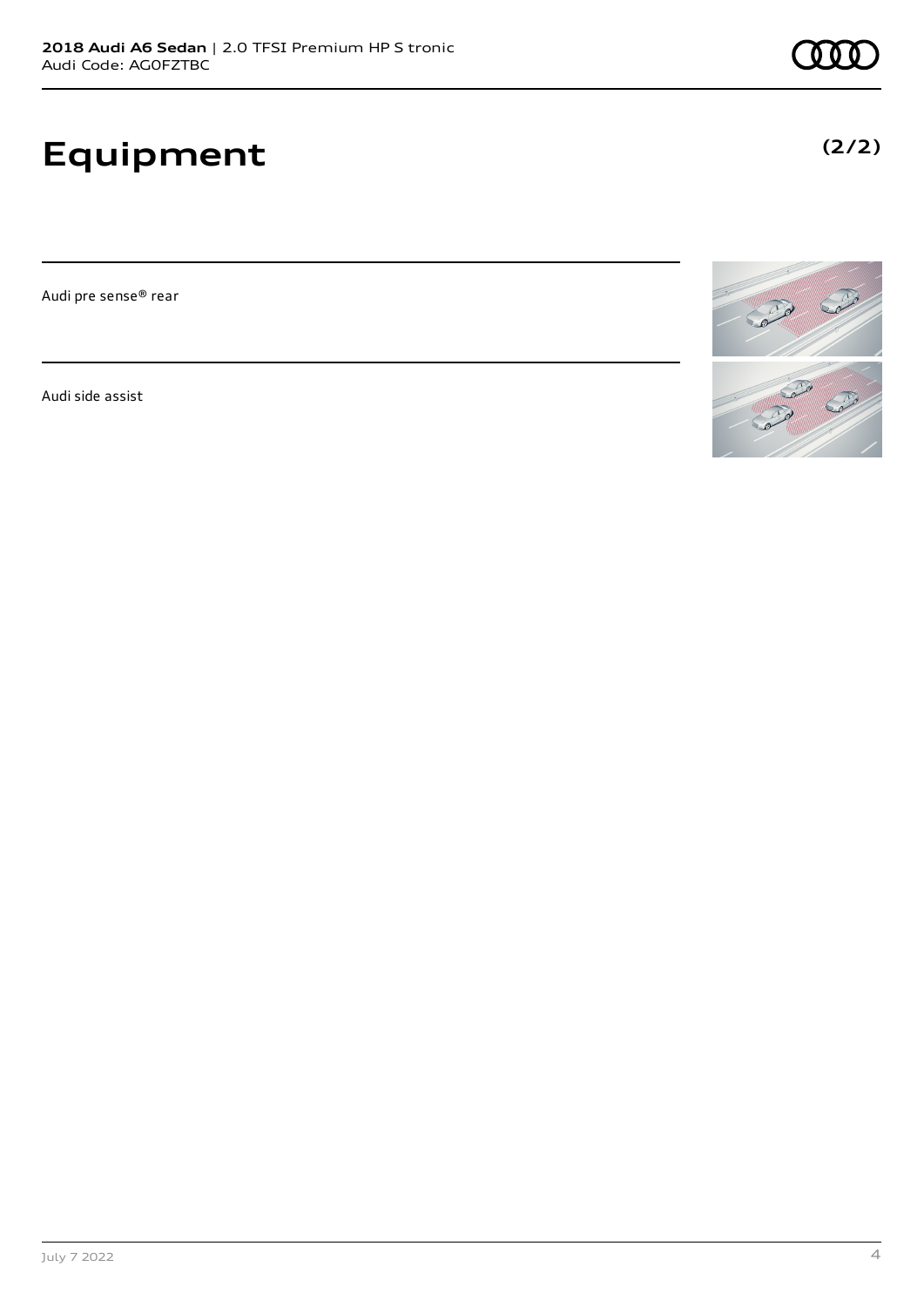## **Standard features**

**Safety and Security**

| 4UH             | Driver and front-passenger advanced airbags<br>and knee airbags   |
|-----------------|-------------------------------------------------------------------|
| <b>1AS</b>      | Electronic Stability Control (ESC) with<br>traction control (ASR) |
| UH1             | Electromechanical parking brake                                   |
| 8T 1            | Cruise control with coast, resume and<br>accelerate features      |
| VC <sub>2</sub> | Garage door opener (HomeLink®)                                    |
| 6Y2             | Top speed electronically limited to 155 mph                       |
| QZ7             | Electromechanical power steering                                  |
| 7K6             | Tire-pressure monitoring system                                   |
| 4X3             | Front thorax side airbags and Sideguard®<br>head curtain airbags  |
| 413             | Audi advanced key-keyless start, stop and<br>entry                |
| 3B7             | Lower Anchors and Tethers for Children<br>(LATCH) in rear seats   |

#### **Exterior**

| <b>Interior</b> |                                                    |
|-----------------|----------------------------------------------------|
| 0 <sub>NB</sub> | S line <sup>®</sup> fender badge                   |
| VW <sub>5</sub> | Dual-pane acoustic glass for front side<br>windows |
| 8SL             | LED taillights                                     |
| 8Q3             | Automatic headlights                               |
| 8IH             | Xenon plus                                         |
| 1S1             | Tool kit and car jack                              |
| 0PO             | Dual exhaust outlets with chrome tips              |

QE1 Storage package

| airbags | 3FE. | Sunroof                                           |
|---------|------|---------------------------------------------------|
|         | 7M8  | Aluminum door sill inlays with S line®<br>badging |
|         | 9AK  | Dual-zone automatic climate control               |
|         | 4L6  | Auto-dimming interior rear view mirror            |

**Interior**

- QQ1 LED interior lighting package
- 1XX Three-spoke multifunction sport steering wheel with shift paddles
- 2C5 Manual tilt and telescopic adjustable steering column
- 6E3 Front center armrest
- 7F9 Leather-wrapped gear selector
- 4E2 Electric tailgate/trunk lid release from inside
- 3NZ Split folding 60/40 rear seatbacks with passthrough
- 7HA Cloth interior on doors
- N1F Leather seating surfaces
- 4A3 Heated front seats

#### **Infotainment and Driver Assistance**

| U11             | $MMI®$ touch with handwriting-recognition<br>technology                                                               |
|-----------------|-----------------------------------------------------------------------------------------------------------------------|
| 7X2             | Parking system plus                                                                                                   |
| UI <sub>2</sub> | Audi smartphone interface including Apple<br>CarPlay <sup>™</sup> and Google™ Android Auto™ for<br>compatible devices |
| KA <sub>2</sub> | Rear view camera                                                                                                      |
| 9VD             | Audi sound system                                                                                                     |
| 908             | 7.0" color driver information system                                                                                  |
| 7UG             | MMI <sup>®</sup> Navigation plus                                                                                      |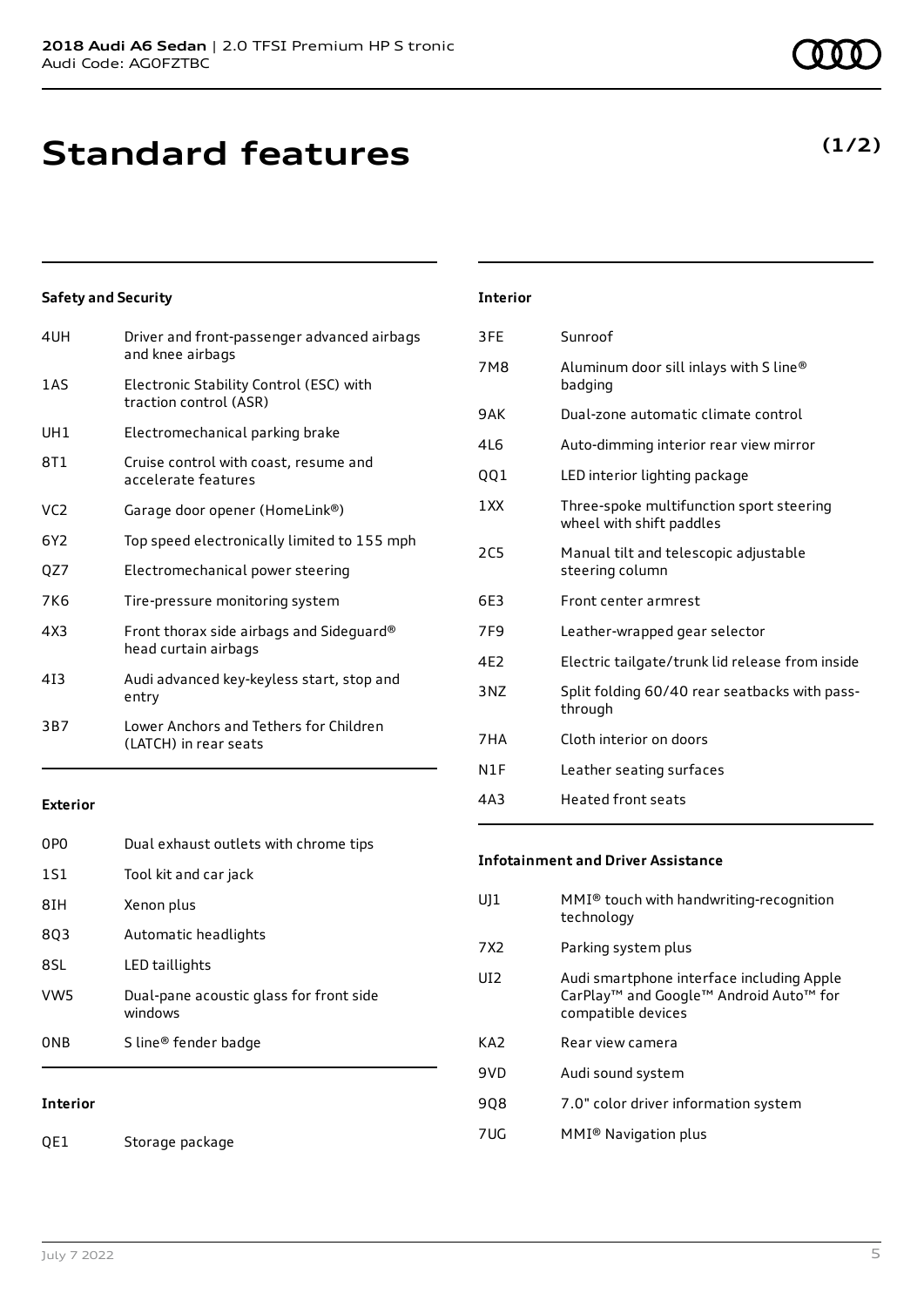**(2/2)**

## **Standard features**

### **Infotainment and Driver Assistance**

- I8H MMI® Radio plus with ten speakers and single CD player with MP3 playback capability
- QV3 SiriusXM® Satellite Radio
- 9ZK Audi connect<sup>®</sup> with six-month trial subscription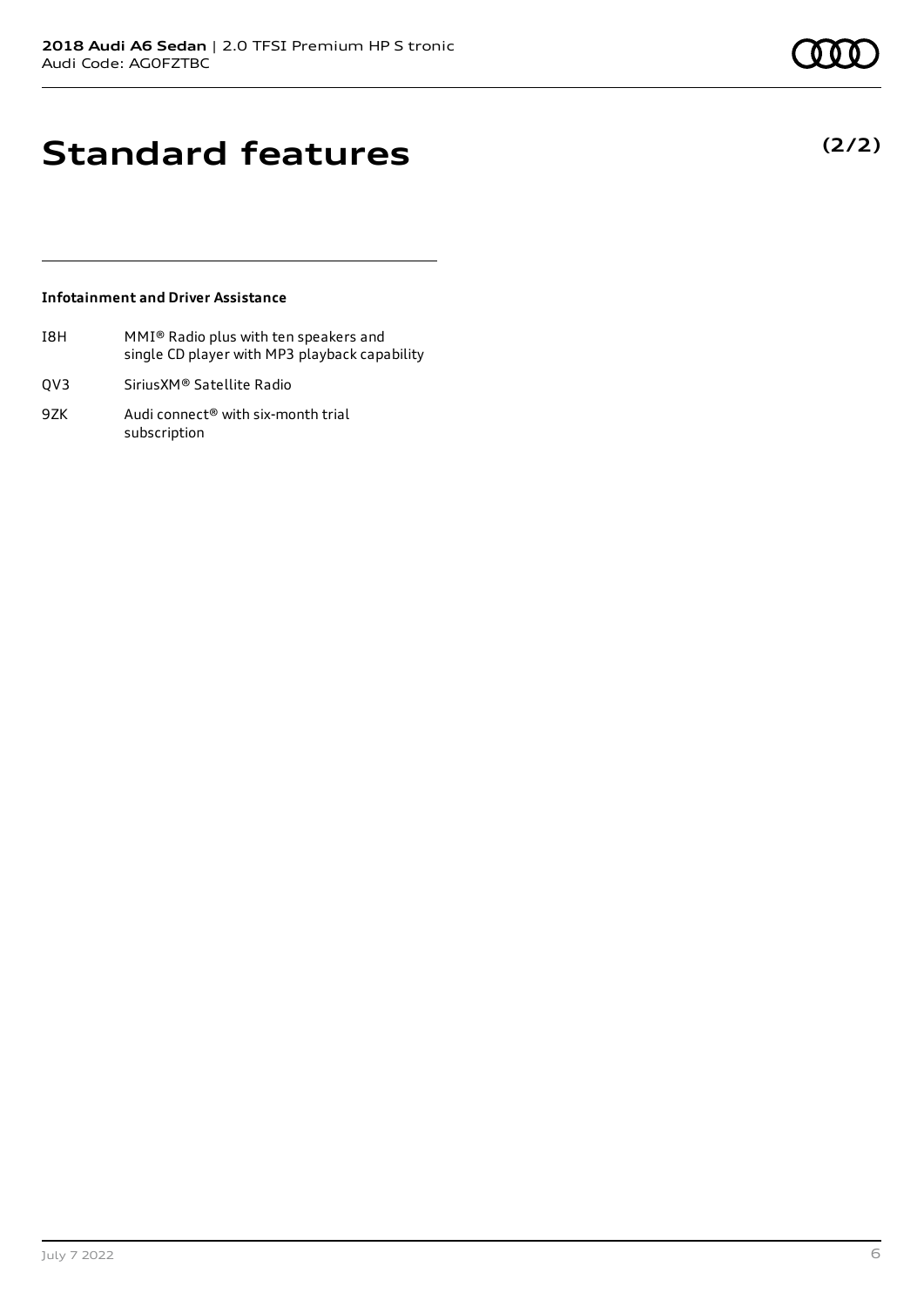## **Dealer remarks**

BLACK OPTIC WHEEL PACKAGE, USB CABLES, NAVIGATION SYSTEM!! This 2018 Audi A6 Sport comes loaded with features like Navigation System, Blind Spot Monitor, Cross-Traffic Alert, Front Collision Warning, Back-Up Camera, USB Cables, Heated Front Seat(s), Smart Device Integration, Bluetooth Connection, Auxiliary Audio Input, Remote Trunk Release, Universal Garage Door Opener, MP3 Player, HD Radio, WiFi Hotspot, Multi-Zone A/C, and much more!

No hassles. No worries. Peace of mind. At Audi Birmingham you will be able to purchase your next vehicle with confidence. In each vehicle you will find a folder containing a vehicle reconditioning report, pricing analysis, available warranty options, general vehicle options, and a CARFAX vehicle history. You will not find this level of transparency from any other dealer while purchasing your next vehicle! No detail is too small in our pursuit to offer you quality vehicles at the best prices and with exceptional customer service. While every reasonable effort is made to ensure the accuracy of this information, please verify any information in question with Audi Birmingham. Please chat, email, or call to schedule your VIP test drive and experience the difference for yourself at Audi Birmingham!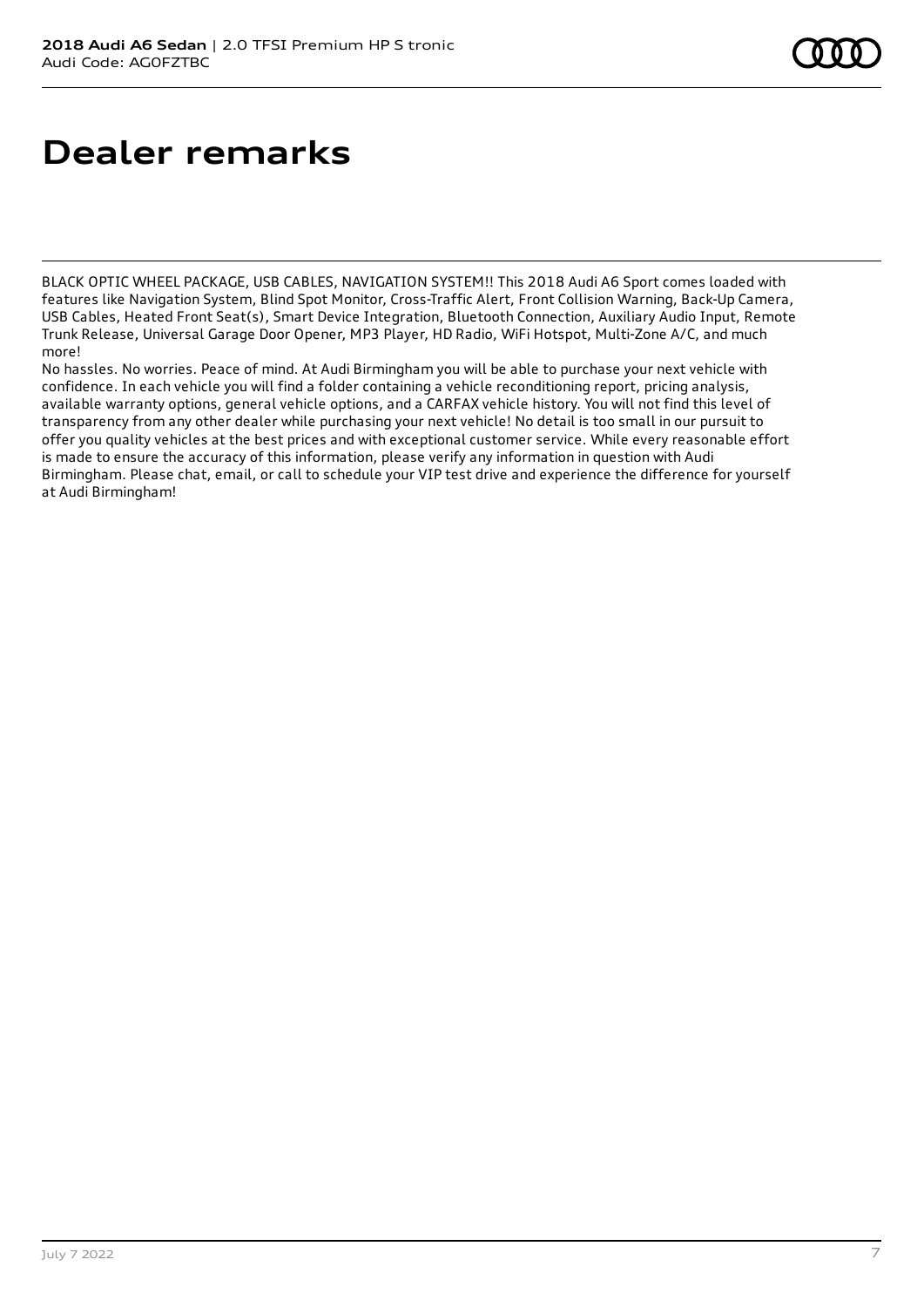## **Technical Specifications**

### **Engineering | Performance**

| Engine type                  | Four-cylinder                                 |
|------------------------------|-----------------------------------------------|
| Acceleration (0 - 60<br>mph) | 6.7 seconds seconds                           |
| Power Level                  | 40                                            |
| Engine block                 | Cast-iron                                     |
| Displacement                 | 2.01                                          |
| Cylinder head                | Aluminum-alloy                                |
| Horsepower                   | 252 @ 5,000 - 6,000 @ rpm                     |
| stroke                       | Displacement/Bore and 1,984/82.5 x 92.8 cc/mm |
| Top track speed <sup>1</sup> | 130 mph mph                                   |
| Torque                       | 273 @ 1,600 - 4,500 lb-ft@rpm                 |
| Valvetrain                   | 16-valve DOHC with valvelift<br>system        |

Alternator 14 Volts - 120-180A

Battery 12 Volts - 80Ah

#### **Transmission | Drivetrain**

| Gear ratios: 6th         | 0.508:1                                                                              |
|--------------------------|--------------------------------------------------------------------------------------|
| Gear ratios: Final Drive | 4.234:1                                                                              |
| Gear ratios: 7th         | 0.386:1                                                                              |
| Gear ratios: 4th         | 1.057:1                                                                              |
| Transmission             | Seven-speed S tronic <sup>®</sup> dual-clutch<br>transmission with front-wheel drive |
| Gear ratios: 5th         | 0.738:1                                                                              |
| Gear ratios: 2nd         | 2.190:1                                                                              |
| Gear ratios: 3rd         | 1.517:1                                                                              |
| Gear ratios: Reverse     | 2.750:1                                                                              |
| Gear ratios: 1st         | 3.188:1                                                                              |

#### **Steering**

| Electromechanical power steering<br>system |
|--------------------------------------------|
| Turning diameter, curb- 39.0 ft            |
| 16.1:1                                     |
|                                            |

### **Suspension**

| Front axle | Five-link front suspension       |
|------------|----------------------------------|
| Rear axle  | Trapezoidal-link rear suspension |

#### **Brakes**

| <b>Front brakes</b> | 13.6 (ventilated disc) in |
|---------------------|---------------------------|
| Rear brakes         | 13.0 (ventilated disc) in |

**Electrical system**

### **(1/2)**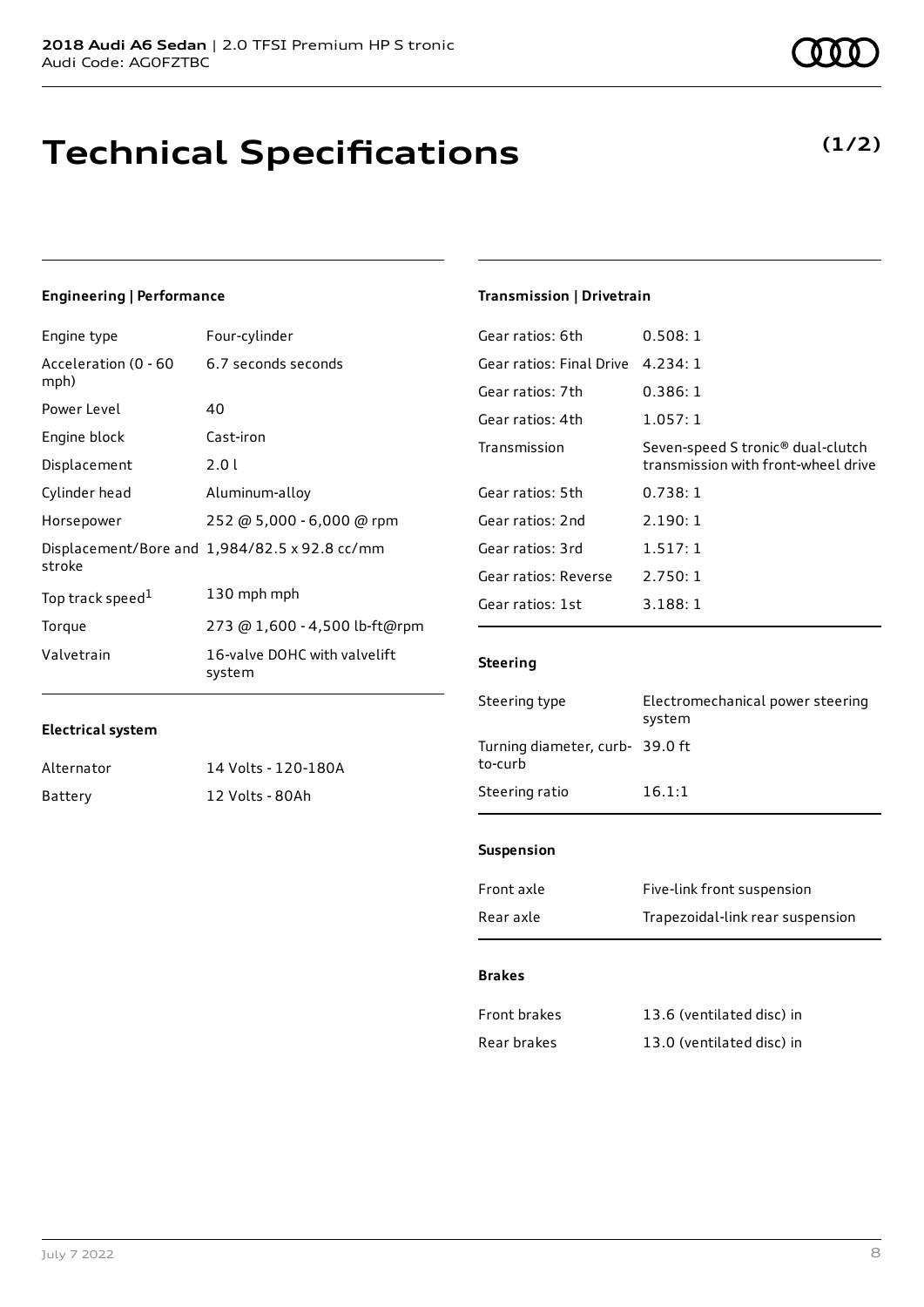### **Technical Specifications**

### **Body**

| Material | Aluminum exterior body panels and<br>a steel chassis |
|----------|------------------------------------------------------|
|          |                                                      |

### **Warranty | Maintenance**

| Warranty    | 4-year/50,000-mile Audi New<br>Vehicle Limited Warranty                       |
|-------------|-------------------------------------------------------------------------------|
| Maintenance | 12-month/10,000-mile (whichever<br>occurs first) NO CHARGE first<br>scheduled |

### **Exterior Measurements**

| Height                           | 57.8 in   |
|----------------------------------|-----------|
| Overall width without<br>mirrors | 73.8 in   |
| Length                           | 194.2 in  |
| Wheelbase                        | 114.6 in  |
| Drag coefficient                 | $0.28$ Cw |
| Overall width with<br>mirrors    | $82.1$ in |
| Track rear                       | 63.7 in   |
| Track front                      | 64.1 in   |
| Curb weight                      | 3,803 lb  |

#### **Interior measurements**

| Seating capacity                          | 5                    |
|-------------------------------------------|----------------------|
| Shoulder room, rear                       | 56.3 in              |
| Head room with front<br>sunroof           | 37.2 in              |
| Leg room, rear                            | 37.4 in              |
| Shoulder room, front                      | 57.5 in              |
| Head room with rear<br>sunroof            | 37.8 in              |
| Leg room, front                           | 41.3 in              |
| Cargo volume, rear<br>seatbacks up/folded | 14.1/NA cu ft, cu ft |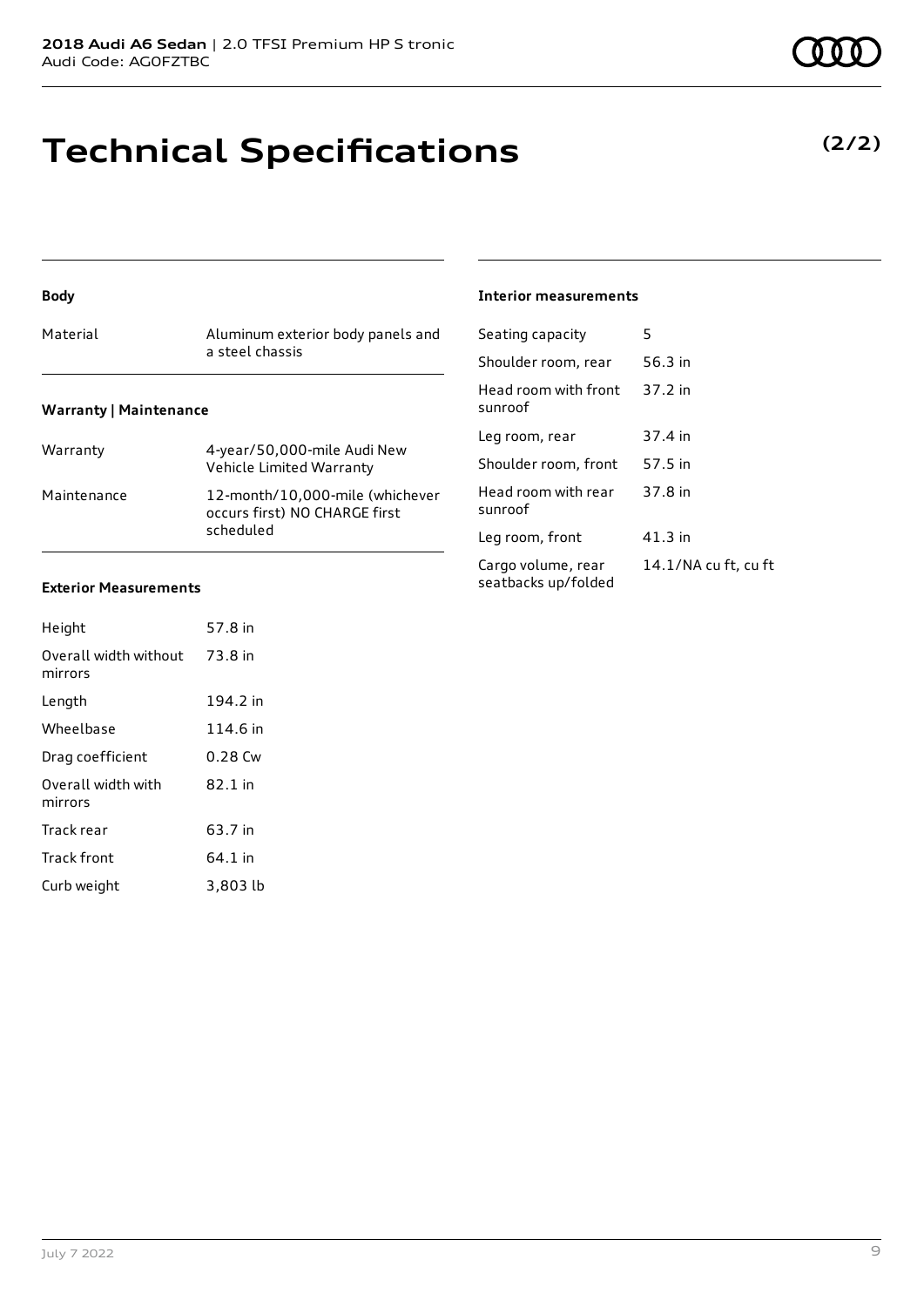### **Consumption- and emission**

### **Consumption by NEDC**

| urban       | $25$ mpg |
|-------------|----------|
| extra-urban | 34 mpg   |
| combined    | 28 mpg   |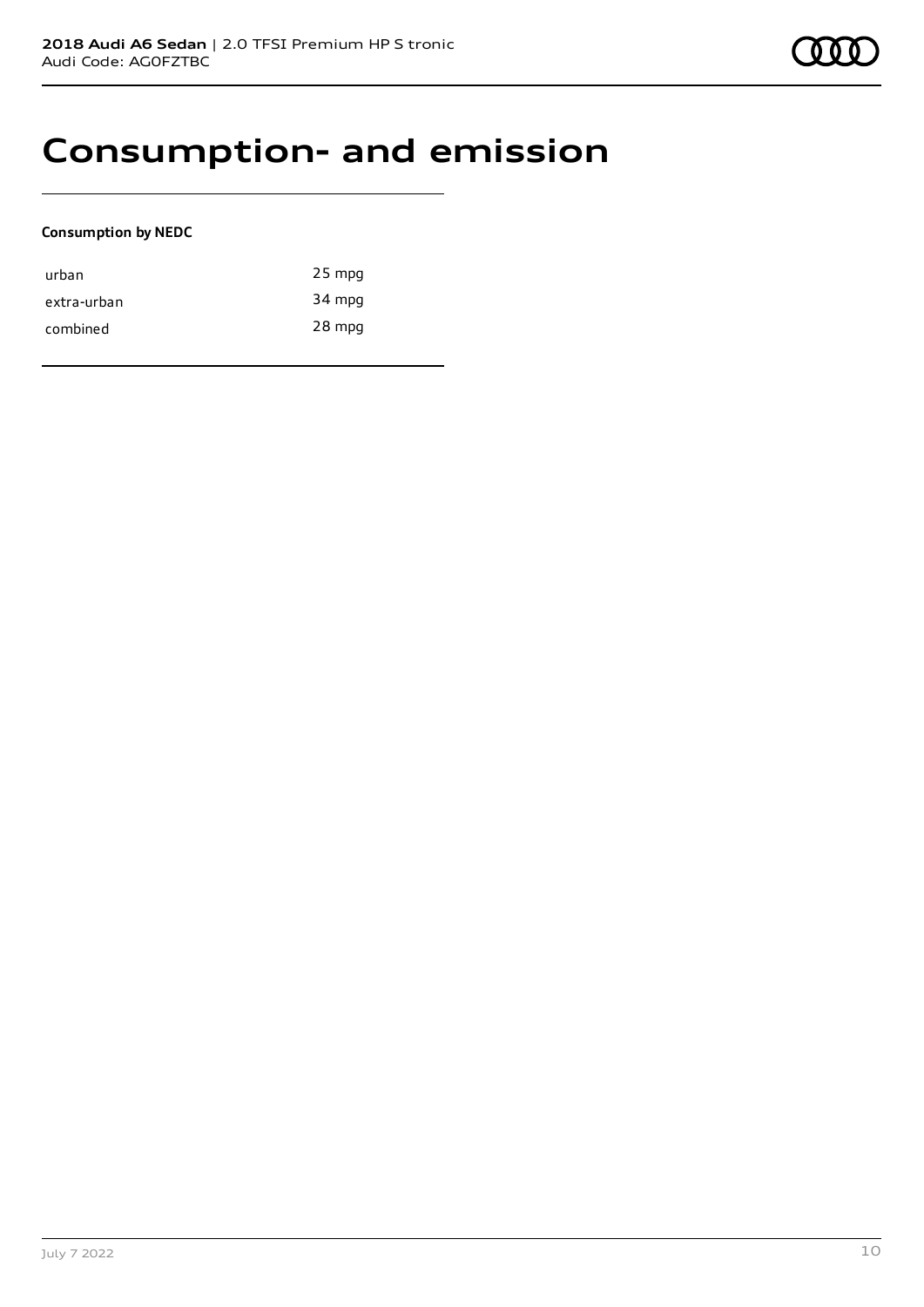

### **Contact**

Dealer **Audi Birmingham**

1314 Grants Mill Way 35210 Irondale AL

Phone: +12059867100 FAX: 2053972750

www: [https://www.audiofbirmingham.com](https://www.audiofbirmingham.com/)